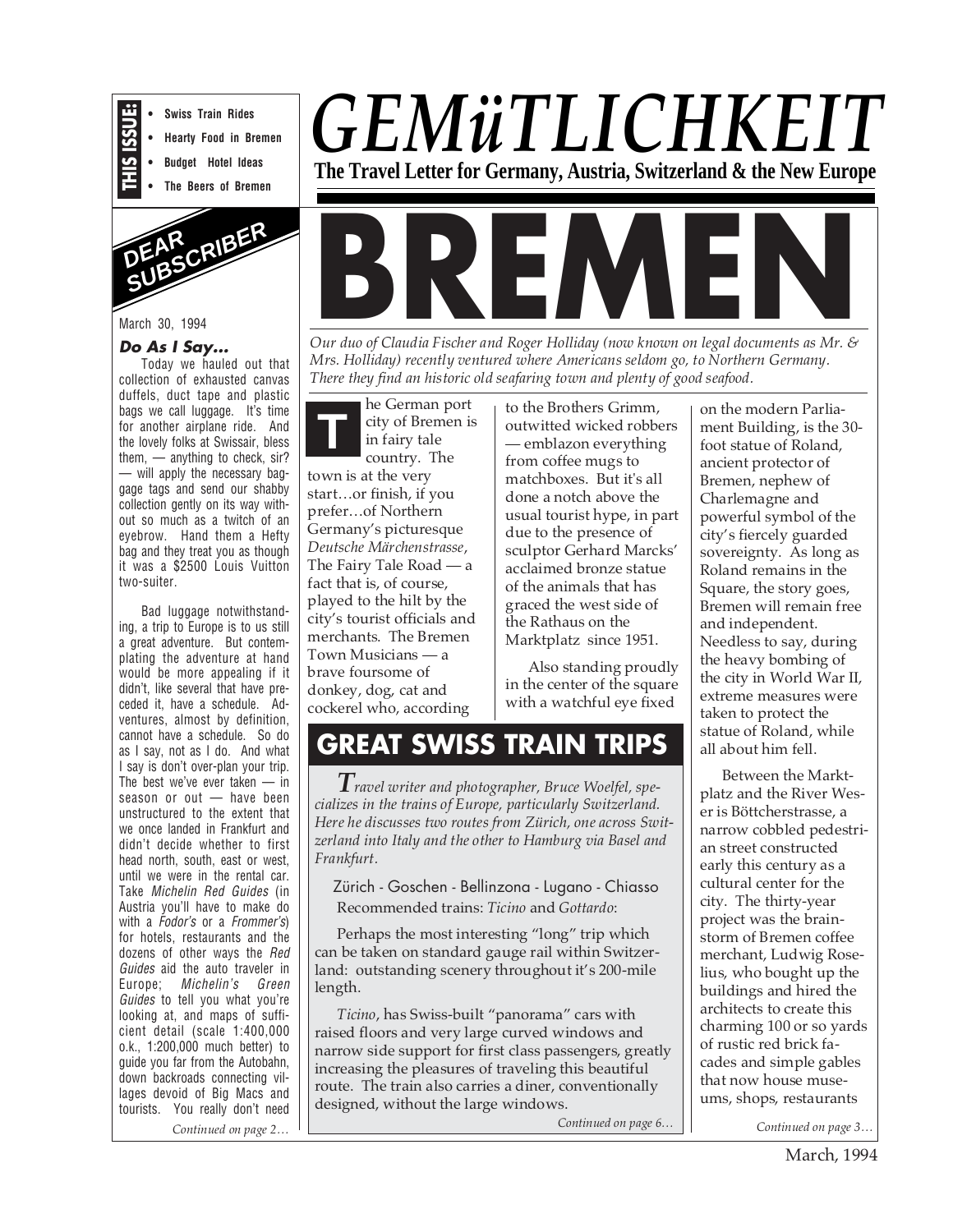### *DEAR SUBSCRIBER Continued from page 1*

much else: maybe some good books and walking shoes. You might miss a few museums and famous buildings but you'll meet Germans, Swiss and Austrians who still get a little excited over American tourists.

### **Clearing the desk...**

The **German National Tourist Board** has a new publication for inexpensive accommodations, Bed & Breakfast in Germany '94/'95. It doesn't list the individual establishments (that roster might rival the New York phone book), rather it summarizes what is available, and at what price, in about 500 towns and villages. The guide gives the address of the local tourist office booking service for bed and breakfast or garni (no restaurant) hotels. Most accommodations are in private homes. Many offer rooms with private toilet and shower or bath. A quick perusal of the book indicates most rooms with private facilities cost from 50 DM (\$30) to about 140 DM (\$84). Prices drop sharply if you're willing to share a bath. Through symbols the guide also shows the recreational opportunities available in each town. Write or call the German Tourist Office, 11766 Wilshire Blvd. #750 Los Angeles 90025, phone 310-575-9799, fax 310-575-1565

The **Swiss Tourist Office** has several free publications of interest. E & G Hotels is a guide to about 220 small guest houses. Most are in the countryside. Hotels Specially Suitable for Families lists about 100 hotels which cater to families by offering such facilities as supervised children's playroom, play area or garden, children's menu served before normal meal times and organized family activities. A special hotel guide for the disabled traveler is ready for distribution this spring and a fact sheet with travel tips for the disabled is now available. The brochure Swiss Farm Holidays is self-explanatory. Contact SNTO, 222 No. Sepulveda Blvd., #1570, El Segundo CA 90245, phone 310- 335-5980, fax 310-335-5982.

While we recommend using credit cards (best exchange rate and transactions sometimes don't appear on your credit card bill for several weeks — an interest-free loan) as much as possible when traveling in Europe, you still, of course, need local currency. We advocate purchasing travelers checks in foreign currency before you leave the U. S. They are accepted readily at hotels, restaurants and even gas stations. The question is, what do you pay for them? American Express might offer no-fee checks but what is the exchange rate? Though your bank may charge a fee for foreign currency traveler's checks its exchange rate will probably be substantially better than American Express or Cook's, thus saving you money on the total transaction. Not all banks provide this service so you may have to shop to find the best deal. **Ruesch International**, a company which specializes in foreign currency exchange assures *Gemütlichkeit* that it offers the best exchange rates. The company charges \$2 per currency, per person for traveler's checks in several currencies including German marks and Swiss francs. Sounds good but compare the exchange rate. Call Ruesch at 800-424-2923.

Budget-minded travelers should also know about inexpensive travel opportunities through **Hosteling International-American Youth Hostels**. For example, an eight-day adult cycling tour along the Danube that includes room, dinner and breakfast is just \$475. Fourteen days of backpacking in Switzerland's Bernese Oberland, staying at hostels and Alpine huts is \$825, including breakfasts and dinners. You must be a member. The cost for adults is \$25. If you're 55 or older it's \$15. Contact Hosteling International-American Youth Hostels, 733 15th Street, N. W., #840, Washington DC 20005, phone 202-783-6161.

Dr. Fredric Kratina has written Gemütlichkeit to inquire about "any family or couples who would be willing to take in an American interested in German language enhancement, or to live close by, have constant contact and basically not speak English except in the most dire of circumstances." I have two suggestions: **American International Home Stays** places travelers in families in several countries including Germany  $-$  contact them at 800-876-2048  $-$  and the nonprofit **Goethe Institute**, which offers German language classes in Germany. The institute can arrange for the student to stay with a German family while enrolled in the classes. Goethe Institute, 530 Bush Street, San Francisco CA 94108, phone 415-931-0370, or Goethe Institute, 1014 5th Avenue, New York NY 10028, phone 212-439-8700.

A year or so ago, Chuck Moore retired from a large Southern California company. He and his Swiss wife Ingrid bought a place in Leuk halfway between Zermatt and Lake Geneva which they call the **St. Barbara Bed & Breakfast Chalet**. For rent are two lower level bedrooms which have a shared toilet and bath. The price for two persons, including breakfast, is just \$45 plus local tax. Though I haven't yet seen their place, you're sure of a warm welcome. For information or reservations write Charles or Ingrid Moore, St. Barbara 136 CH-3953 Leuk, Switzerland, phone 27-634738.

Finally, Richard Davidson, president of **Austria Ski**, strongly recommends a different kind of travel book, The Whole is More (ISBN: 0-533-10398-3) by Austrian scholar, Heide Gondek. Mr. Davidson says the book "is not the usual travel guide; yet, it is a wonderful philosophical guide to all travel. I truly wish all my company's guests could adopt this book's viewpoint and profit more from their travel experience." Contact Vantage Press, 516 West 34th St., New York NY 10001, phone 800-882-3273.ĬМ

| March, 1994                                                                                                                                                                                                                                                                      | Val.8,Nb.3 GEMÜTLICHKEIT<br>The Travel Letter for Germany, Austria, Switzerland & the New Europe | Rating<br>Unacc |
|----------------------------------------------------------------------------------------------------------------------------------------------------------------------------------------------------------------------------------------------------------------------------------|--------------------------------------------------------------------------------------------------|-----------------|
| <b>Editor&amp;Publisher:</b> Robert H. Bestor, Jr.<br>Associate Editors:  E. Schiller, L. Troop<br>Contributing Rittors: C. Fischer, R. Holliday<br>Design&Composition:  Paul T. Merschdorf<br>Consulting Rittor:  Thomas P. Bestor<br>SubscriptionDept:  N. Badely, K. Steffans |                                                                                                  |                 |
| Gemütlichkeit (ISSN10431756) ispublishedmonthlybyUpCountryPublishing,                                                                                                                                                                                                            |                                                                                                  |                 |

2892 Chronicle Avenue, Hayward, CA 94542. TOLL FREE: 1-800/521-6722 or 510/538-0628. FAX: 510/582-8296. Subscriptions are \$67 per year for 12 issues. While every effort is made to provide correct information in this publication, the publishers can make no guarantees regarding accuracy. Second-class postage paid in Hayward, CA. **POSTMASTER: SEND ADDRESS CHANGES TO:**

Gemütlichkeit, 2892 Chronicle Ave., Hayward, CA 94542

### **HOTEL RESTAURANT RATING KEY**

| <u>Rating Category</u> | <b>Scale</b>     |
|------------------------|------------------|
| Unacceptable           | 3<br>U<br>$\sim$ |
| Adequate               | -7<br>4 -        |
| Average                | 8 - 11           |
| Above Average          | $12 - 15$        |
| Excellent              | $16 - 20$        |

## People/Service 30%<br>Location/Setting 15% Location/Setting

### Guestrooms 30% Public rooms 5%

**Hotel Rating Criteria**

**Restaurant Criteria**

Facilities/Restaurant 20%

Service 20%

### **Special Designations**

- **G** By virtue of location, decor, Food 65% special charm, warmth of management, or combination thereof, an especially pleasant establishment. Atmosphere 15%
- **\$** Offers significant value.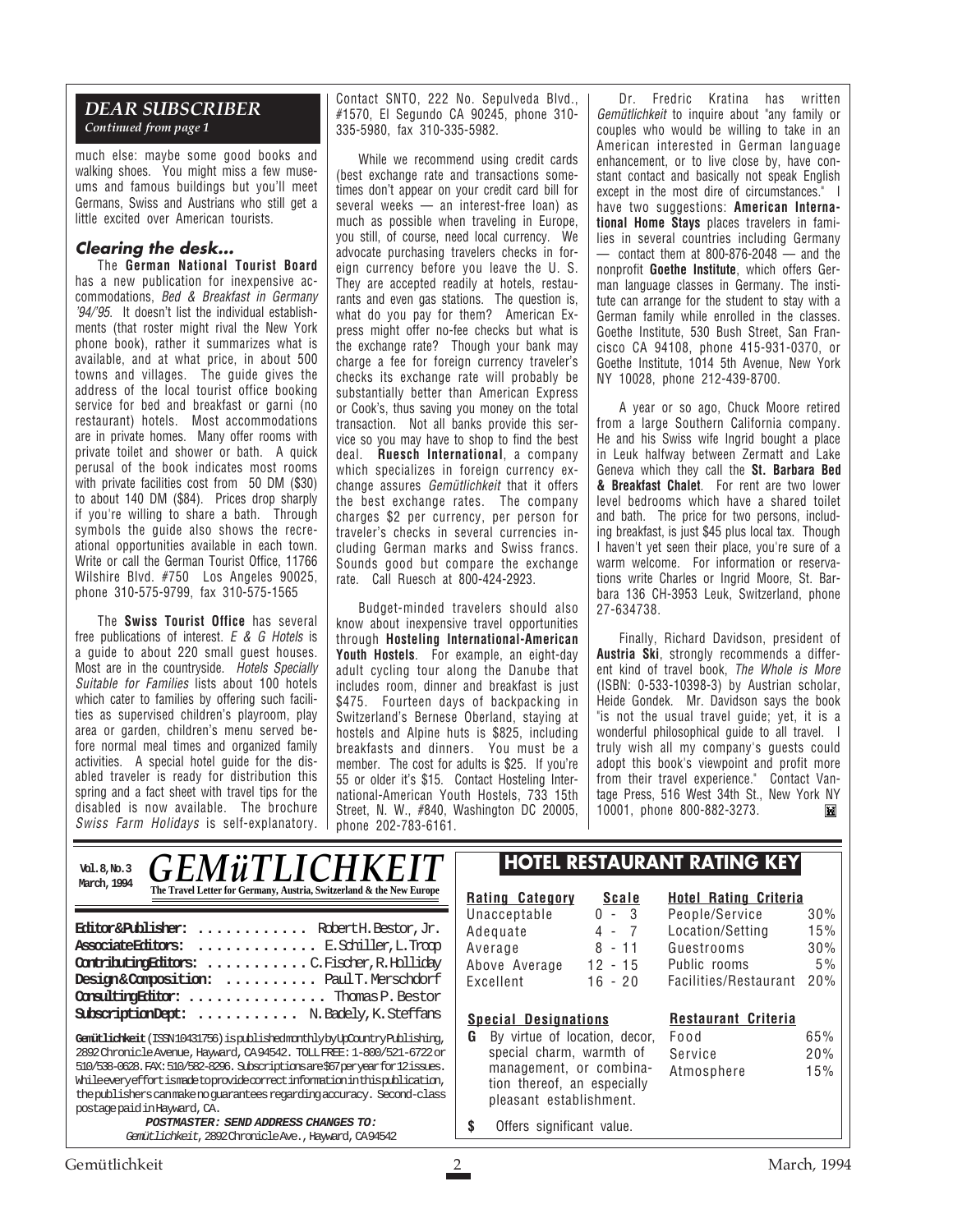### *BREMEN Continued from page 1*

### and galleries.

Roselius' other contribution to humanity? He invented decaffeinated coffee in 1907!

An even more atmospheric area in Bremen is The Schnoor, where 15th and 16th century houses and fishermen's cottages have recently been restored under the auspices of the local preservation society. The colorful district encompasses a small patchwork of narrow streets and passageways lined with high quality artists' studios, shops, cafés and inns.

### Hochzeit Haus

The Schnoor is a fine place for browsing at any time but our favorite, and least expected, find was the Hochzeit Haus, proudly touted as the world's smallest hotel. With just one bedroom, it has to be!

In the Middle Ages, the Hochzeit Haus, or Wedding House, served an important function for couples who came in from the countryside to be married in the cathedral and needed a temporary address in the city. In keeping with tradition, owner Herr Fritsche still gives booking priority to guests either honeymooning or celebrating important wedding anniversaries.

A bit of a gimmick to be sure, but the 'hotel' is actually quite lovely, spread out over three floors and smartly decorated in light colors and stylish Italian furniture. The ground floor has a high-tech kitchen and eating area. The next level up provides a small bit of living space but also includes a big bathroom with a whirlpool tub built for two. On the top floor is an elegant fourposter bed and a great view of the entire Schnoor.

**Address:** Wüste Stätte 5, D- 28195 **Reservations:** Book through the Konditorei im Schnoor (phone

### **BREMEN**

**Population**: 552,287

### **Altitude:** 10 meters

Approximate distances from:

| Frankfurt | 446 km 279 miles                     |
|-----------|--------------------------------------|
| Hamburg   | 120 km 75 miles                      |
| Cologne   | 316 km 197 miles                     |
| Munich    | 753 km 470 miles                     |
| Berlin    | 391 km 244 miles                     |
| Stuttgart | $642 \text{ km}$ $401 \text{ miles}$ |
| Konstanz  | 180 km 112 miles                     |

### **Bremen Tourist Office:**

Central Railway Station (Hauptbahnhof) Bahnhofplatz Phone: 0421/30-80-00 Fax: 0421/3-08-00-30

|          | Mon-Wed & Fri 9:30 a.m. - 6:30 p.m. |
|----------|-------------------------------------|
| Thursday | 9:30 a.m. - 8:30 p.m.               |
| Saturday | $9:30$ a.m. $-2:00$ p.m.            |
| Sunday   | 9:30 a.m. - 3:30 p.m.               |

There is a smaller Tourist Information office at Liebfrauen Kirchof near the Marktplatz.

### **Annual Events–1994:**

May 19-22 : Breminale and Town Festival

Aug. 26-Sept. 4: International Bremen Summer

September 2-4: Wine Fest on the Hillmanplatz

October 10-30: Bremen Frei Market

Advent: Bremen Christmas Market

### **Sight-seeing:**

Harbor Cruise: From the end of March to the end of October at 10 a.m., 11:30 a.m., 1:30 p.m., 3:15 p.m., 4:40 p.m.. The cruise lasts 75 minutes and costs 11 DM.

Circular Bus Tour: Daily at 10:30 a.m. from platform #2 at Central Bus Station adjacent to the Hauptbahnhof. From November to April–Sundays only. Two hours. 20 DM.

Weser River Boat trip to Bremerhaven: From Easter to September on Wednesday, Thursday and Saturday from the Martini Dock. Depart Bremen 8:30 a.m., arrive Bremerhaven 12 noon. Return trip departs Bremerhaven 3:15 p.m., arrive Bremen 7 p.m..  $\blacksquare$  0421/32-45-32), the Bremen Tourist Office (phone 0421/3-08-00-0) or through any of Bremen's leading hotels.

**Location:** The Schnoor **Rooms:** One three-level suite

**Proprietors:** Family Fritsche **Prices:** Single 420 DM (\$248), double 560 DM (\$331), extra bed 40 DM (\$23). Weekend special for wedding and anniversary couples 666.66 DM (\$394).

**Meals:** Champagne breakfast daily.

**Facilities:** Patrons who book through one of Bremen's leading hotels have full use of that hotel's guest facilities.

**Disabled:** Not suitable

**Closed:** Never

Parking: Street or at certain other hotels (see facilities)

**Rating:** In a class of its own.

Separating the old town from a newer part of the city that extends northeast to the railway station and beyond, is a beautiful green belt of open park land, canals and lakes. Called the Wallanlagen or Wall Parklands, the 200 meter wide strip of greenery follows the line of the medieval fortifications and moats that were dismantled in the beginning of the 1800's.

Near the point where the main city gate penetrated the old ramparts is a windmill whose long sails still sometimes turn gently in the wind. Once there were over a dozen such windmills in Bremen, providing flour for everyone who lived inside the city walls. The view of the windmill from the Herdentorsteinweg bridge as you walk from the Marktplatz to the railway station is quite picturesque. EDITOR'S

Hotel Lichtsinn

This favorite of U.S. Astronauts Ed Gibson, Joe Allen and others is a short 100 meters from the Wallanlagen and a perfect example of the difficulties of hotel rating systems. The Lichtsinn gets just one 'roof peak' in the venerat-CHOICE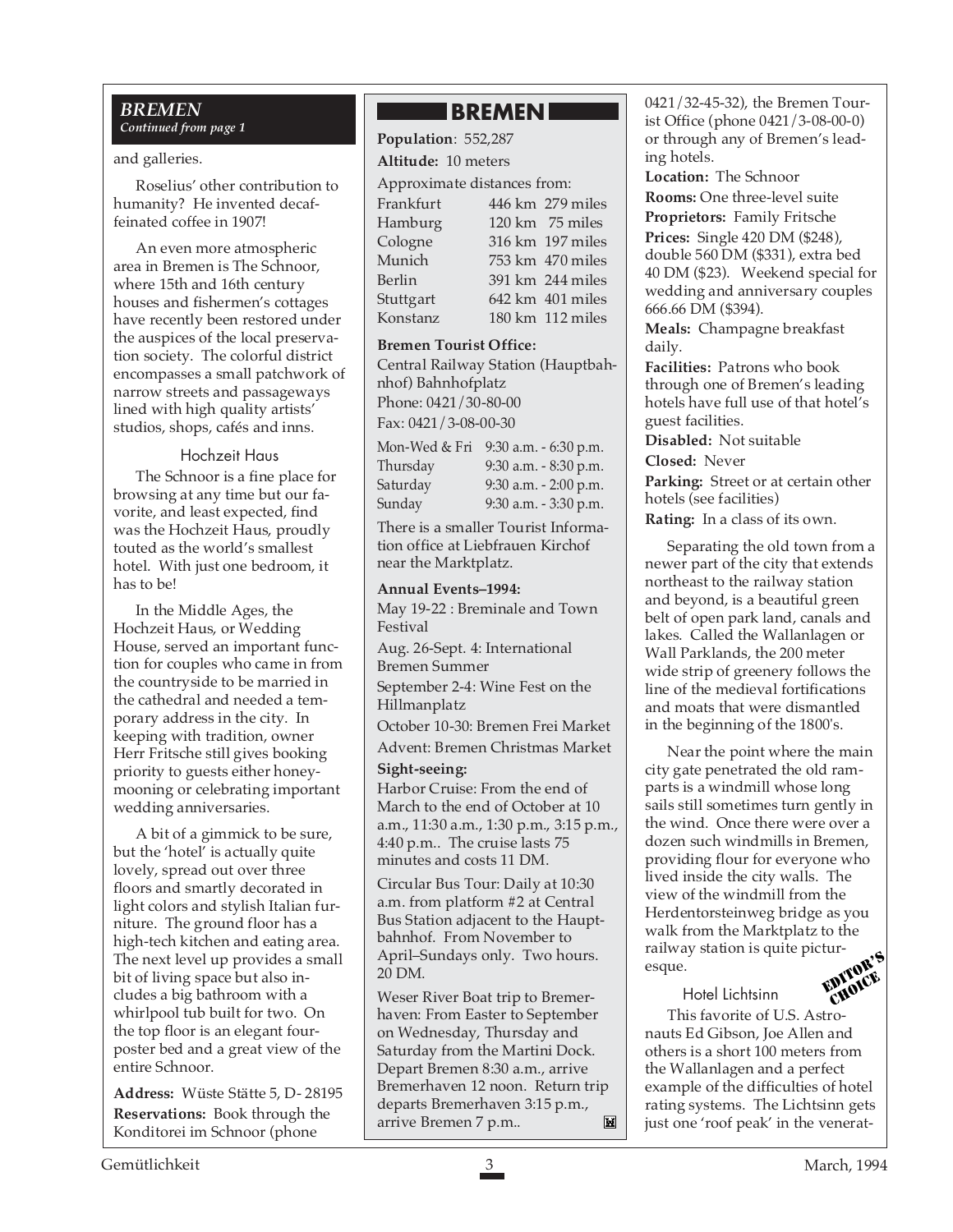### *BREMEN HOTELS Continued from page 1*

ed *Michelin Red Guide*, a rating which in no way reflects the distinctive charm and sophistication of this relatively unknown hotel. We suspect the modest rating is largely due to the lack of an elevator — the installation of which is currently underway.

Public rooms are lovely with fresh white walls, deep leather chairs, antique armoires and Persian carpets throughout. The magnificent hotel bar could have been lifted straight out of an English pub with its ornately carved wood and stained glass lighting. The overall effect is one of grace and comfort.

Most of the guest rooms are like small suites with a sleeping alcove and separate sitting area furnished with both a love seat and an upholstered wing chair. The ceramic tile bathrooms in each room are fully equipped…and pristine.

**Address:** Hotel Lichtsinn, Rembertistrasse 11, D-28203

**Phone:** 0421/36 80 70

**Fax:** 0421/32 72 87

**Location:** 100 meters from the Wallanlagen

**Rooms:** 33 rooms

**Prices: Sin**gles 140-150 DM (\$82- 89), doubles 170-180 DM (\$100-107), apartment with kitchen 140-180 DM (\$82-107), suite from 200 DM (\$118). Breakfast buffet included.

**Meals:** Breakfast only **Facilities:** Free fitness room, free bicycle loans, solarium 5 DM (\$3)/ 30 minutes.

**Credit Cards:** All **Disabled:** Not suitable. **Closed:** Never **Parking:** 10 DM (\$6) per day **Rating:** EXCELLENT 16/20 **G \$**

### Hotel Zur Post

The main tourist office and several hotels surround the busy Bahnhofplatz, a convenience for those arriving by train.

The Hotel Zur Post, noted

particularly for its Michelin onestar restaurant, **L'Orchidée**, is a good choice for overnight accommodations. The hotel was originally built in the late 1800's but has been extensively remodeled in recent years. The rooms are designated as economy or first class, depending primarily on size, but all have private bath or shower, minibar, phone and color-TV. The management is both efficient and friendly and all the services expected in a large hotel are available.

**Address:** Hotel Zur Post, Bahnhofplatz 11, D-28195 Bremen 15 **Phone:** 0421/30-59-0 **Fax:** 0421/30-59-591

**Location:** Opposite Bremen Hauptbahnhof

**Rooms:** 194 rooms, some nonsmoking

**Proprietor:** Fritz Rössler and son **Prices:** Singles 157-197 DM (\$93- 116), doubles 187-257 DM (\$111- 152).

**Meals:** Breakfast 20 DM (\$12) extra. Three full-service restaurants.

**Facilities:** Sauna, indoor swimming pool, fitness center 15 DM (\$9)

**Credit Cards:** All major cards **Disabled:** Limited access

**Closed:** Never

**Parking:** 15 DM (\$9) per night **Other:** The Post is a Best Western **Hotel** 

**Rating: ABOVE AVERAGE 15/20** 

Park Hotel Bremen

Bremen's most luxurious hotel is regally situated at the far end of a formal reflecting pool in the middle of the city's 350-acre Bürgerpark. Before World War II a little-used community center stood on the site and it wasn't until after the war and its resultant bomb damage that the decision was made to build a hotel with public rooms grand enough for important functions.

The Park is a brisk 30-minute walk from old Bremen and perhaps better located for people traveling

by car than by train. Whatever your mode of transport, the setting is magnificent with footpaths and cycle tracks, meadows, streams and lakes.

The standard guest rooms open from wide hallways and are well furnished with all the usual amenities, including plenty of space to store luggage. Especially noteworthy are the bathrooms with heated towel bars, high-powered hair dryers and magnifying mirrors for makeup and shaving. And, of course, just about every room has a wonderful view of the park and its forests of native oak, beech, ash and maple.

There are, in addition, six junior suites and seven full suites stylishly appointed with various combinations of fine furnishings, double sinks, marble bath tubs, walk-in closets, televisions and phones in every corner and multiple wet bars.

The public rooms, including restaurants and bar, are elegant indeed and surely everything the founding fathers could ever have hoped for. Also at a high standard is the courteous and well-trained staff, from the reception desk to the cleaning crew.

One interesting touch: the elevator carpeting provides unique assistance to the temporarily challenged. The day we were there the carpet proclaimed, "Today is Wednesday." One hopes they never forget to change it.

**Address:** Park Hotel Bremen, Im Bürgerpark, D-28026 Bremen **Phone:** 0421/34 08 611 **Fax:** 0421/34 08 602 **Location:** In the Bürgerpark behind the train station.

**Rooms:** 150 rooms, including six junior suites and seven full suites **Prices:** Singles 290 DM (\$172), doubles 420-490 DM (\$248-290), junior suites 550 DM (\$325), full suites 850-1,500 DM (\$502-887).

**Meals:** Three full-service restaurants and a bar

*Continued next page*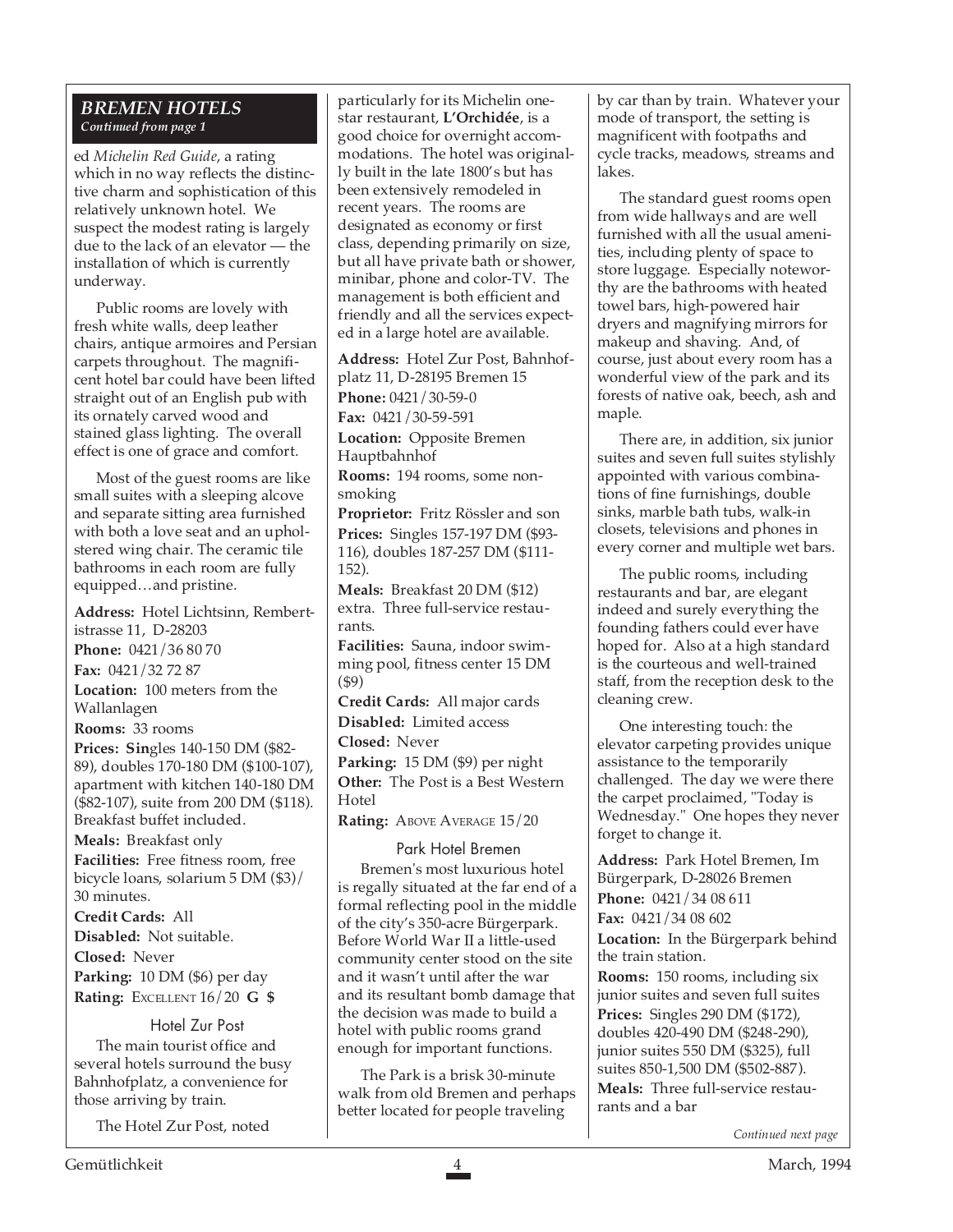**Facilities:** (No pools, saunas, etc.) **Credit Cards:** All **Disabled:** Not suitable **Closed:** Never **Parking:** Free in parking lot, 25 DM (\$15) per day in covered garage. **Other:** Member of The Leading Hotels of the World. **Rating:** EXCELLENT 17/20

### Hotel Residence On a quiet residential side street

near the train station and the Bürger Park is the much smaller **Hotel Residence**, family run and very cozy with just 40 rooms. The ceilings of the lobby and lounge area are crisscrossed by dark Art Deco wooden beams that were carved especially for the hotel in 1898. The floors are scattered with richly-toned oriental rugs and big, green plants sit in every corner.

Upstairs the guest rooms all have private facilities, many with tub, shower and bidet. The rooms have TV, phone and minibar and are comfortably furnished. On the down side, the bedside lighting is poor and rather undistinguished artwork detracts from some rooms.

**Address:** Hotel Residence, Hohenlohestrasse 42, D-28209 Bremen **Phone:** 0421/34 10 29 and 34 10 20 **Fax:** 0421/34 23 22 **Location:** Near Hauptbahnhof, Stadthalle and Bürger Park, 20 minute walk to old Bremen. **Rooms:** 40 rooms, 24 with bath or shower **Proprietor:** Herr U. Straten

DM (\$63-68), doubles with bath 145- 175 DM (\$86-104), twins with bath 190 DM (\$112), including breakfast. **Meals:** Breakfast only. **Facilities:** Sauna and solarium **Credit Cards:** All major cards **Disabled**: Not suitable **Closed:** December 15 to January 5 **Parking:** 10 DM (\$6) per day **Rating:** AVERAGE 11/20

### **Beer: A Bremen Tradition**

*B*eer and Bremen just seem to go together. Perhaps it's because the first German Brewer's Guild was organized there in the 15th-century. Or because beer has been exported from the city's port for more than 600 years. Or maybe it's that some very well known brewhouses are still operating there, the most familiar to U.S. imbibers being **Beck's** and **St. Pauli Girl**, both fairly light pilsners by German standards.

A lesser known brewery, **Haake-Beck**, uses traditional copper vats to produce a complete range of beers, each one served in its own distinctive glassware. For something unusual order **Kräusen Pils**, a cloudy, unfiltered beer that arrives in cracked-glass pattern glasses. In summer, **Bremer Weisse**, a beer brewed with wheat rather than barley, is a tart and slightly fruity hot weather favorite. Expect a bowl-shaped glass.

Other labels to look for are **Hemelinger Spezia**l, somewhat sweet, and a malty flavored, **Remmer Altbier**.

The newest entry on the scene is a brewpub where a fresh, real ale is produced naturally on the premises. The tavern, **Schüttinger**, is appropriately located on Wachstrasse behind the Schütting, the medieval guildhall on Marktplatz, and open every day for food and drink from 11:00 am to 2:00 am. M

> Bremen is not only a pleasant, busy city with reasonably priced hotels and restaurants, but offers a good, real-life mix of commercial enterprise, historic significance and well-maintained green space. And its location at the center of both rail and highway hubs make it an excellent choice as a base city for touring northern Germany.

That it is often overlooked by tourists only heightens its appeal as a destination. **Prices:** Singles with bath 105-115 **a** destination. **a M EXECU** When cooked. Continued on page 8...

## **EAT HEARTY IN BREMEN**

hroughout the centuries The Free Hanseatic City of Bremen has fought to protect its autonomy from a succession of emperors, bishops, **T**

archbishops, prince bishops and

assorted foreign powers, and to achieve its present status as Germany's smallest self-governing state. That determination was so fierce, in fact, that Bremen didn't even join the Hanseatic League, of which they are now so proud, until 1358 when political and economic pressures finally prevailed.

It is hardly surprising then that Bremen has clung dearly to its own special cuisine.

Many of the favorite dishes, of course, involve sausage, cabbage and potatoes. For the adventurous, *Knipp* is sausage made of pork meat, head, lungs, heart, groats (similar to grits) and herbs, stored in bowls and fried just before serving.

Bremen's true national dish comes complete with its own set of rituals. From

the middle of November until early March groups can be seen heading into the countryside on Kohl-and-Pinkel Walks, a tradition which seems to involve a great deal of hilarity, odd costumes and a barrel organ. At any rate, the ultimate goal is a hearty meal of Kohl and Pinkel — brown cabbage and a spicy sausage — at a country inn. The key to the success of this event is green cabbage that has been hit by a hard frost so it turns brown when cooked.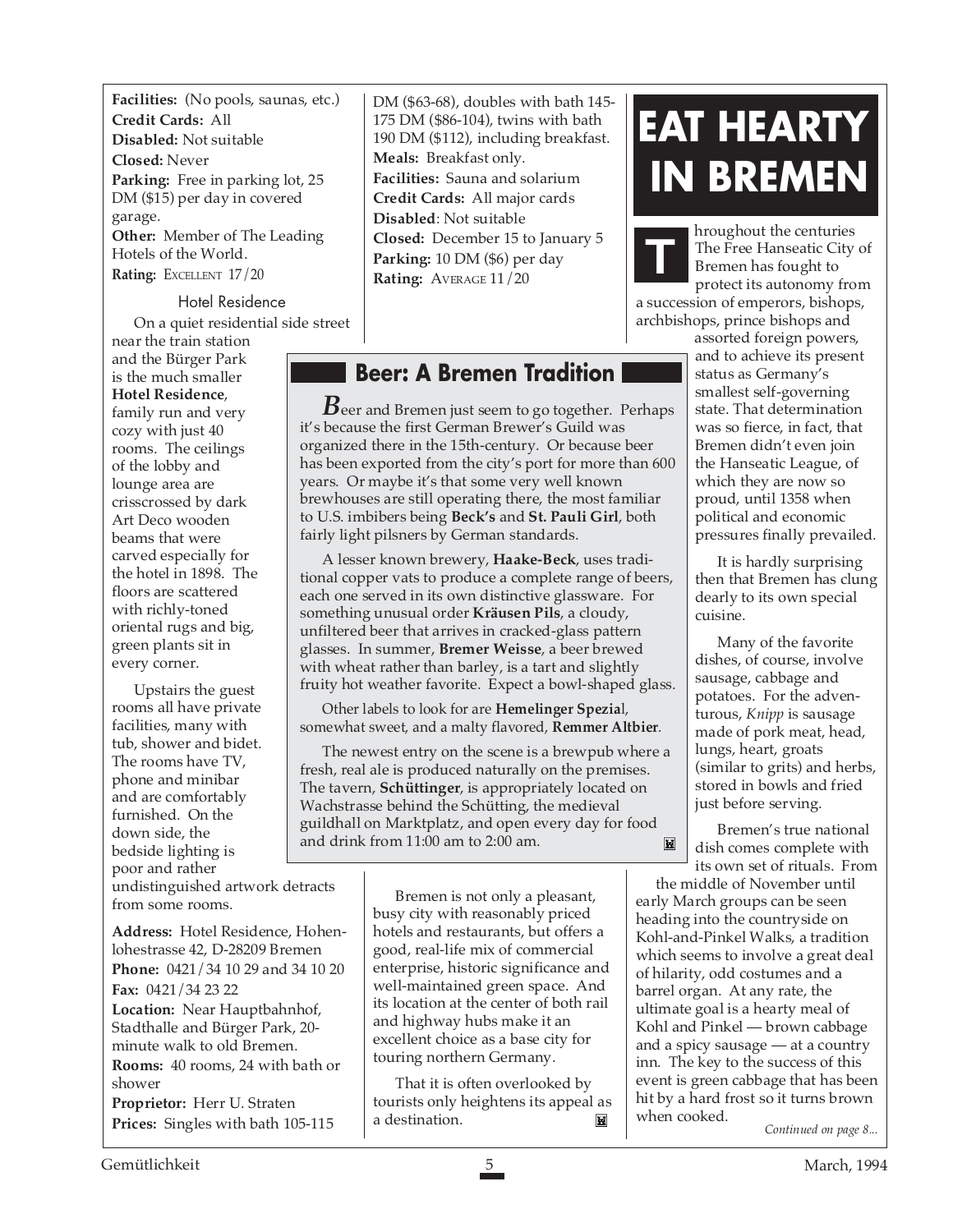### *SWISS TRAIN TRIPS Continued from page 1*

*Gottardo*, like the *Lutetia*, which runs between Geneva and Milan, is a former first class TEE (Trans Europe Express) of unified design, redesigned for Eurocity service with first and second-class seats and a dining car. *Gottardo* requires prior seat reservations.

Night train: New Euronight *Roma* ; Zürich - Florence - Rome, and #295 Basel - Bologna - Florence - Rome, with one and two-passenger sleeping compartments and sixpassenger couchettes.

### EC51 *Ticino's* Schedule:

Zürich to Milan: Leave Zürich 8:42 a.m., Arrive Milan 1:30 p.m.

Milan to Zürich: Leave Milan 3:00 p.m., Arrive Zürich 7:28 p.m.

### EC57 *Gottardo's* Schedule:

Zürich to Milan: Leave Zürich 1:26 p.m., Arrive Milan 5:35 p.m.

Milan to Zürich: Leave Milan 7:25 p.m., Arrive Zürich 11:24 p.m.

Route Description:

Beginning at Zürich and traveling south, the tracks skirt the edge of Lake Zürichsee for six miles before entering a tunnel and emerging for a short distance for more lakeside views between Zug and Arth Goldau. Then in and out of tunnels past a third lake, the southern end of Verwald Statter See, between the towns of Brunner and Altdorf. An interesting sight occurs as the train climbs upward toward Gotthard Pass through spiral tunnels, passing the same church on three occasions from increasing heights, before continuing to Goschenen (3,336 ft).

From Goschenen a 10-15 minute connection is available to the *Glacier Express* route, St. Moritz to Brig. After Andermatt (4,744 ft) the train goes through the 7.5 mile long Gotthard Tunnel, coming out at Airolo (3,853 ft). In the next 29 miles are four more spiral tunnels and views down mountainsides as

the tracks descend to Biasca (987 ft), and down the side of the valley 12 more miles to Bellinzona where a change of trains and 12 miles takes one to Locarno, and with another change and 34 miles of narrow gauge travel, to Domodossola on the Italian Swiss border.

After Bellinzona, passing lakes for 18 miles, the train stops at Lugano and 16 miles farther crosses into Italy at Chiasso, continuing past Lake Como, and 32 miles later, reaches Milan.

Other recommended trains to Italy from Zürich:

### Zürich - Rome

Day: *Raffaello*, with Swiss/Italian rest-stops at Milan, Bologna, Florence. Leave main station EC55 8:03 a.m., with restaurant. Arrive terminal station at 5:50 p.m.

Night: *Roma*, with couchettes, compartments, stops Florence 6:31 a.m. Leave main station, EN303, 9:40 p.m., no food service, arrive terminal station at 9:23 a.m.

Zürich - Venice

Day: *Canaletto*, with rest-stops. Lugano 10:06 a.m., Milan 11:35 a.m.

Leave main station IC351 7:03 a.m., with restaurant, arrive S. Lucia station, 3:32 p.m.

Zürich - Basel - Frankfurt - Hamburg

Recommended trains: ICE's *Panda*, *Helvetia* and *Joanna Spyri*

Local trains between Zürich and Basel leave every 30 minutes. Among international trains, the ICE's are the newest and most interesting: capable of 155 m.p.h., large and luxurious with a smooth, stable and very quiet ride. Within Switzerland their speed is limited to about 90 m.p.h. by the curving right of way.

Coaches combine corridor 2-1 seating — large armchairs with head cushions in soft red and blue patterned fabric — with glassed-in compartments for five. A coat closet in the center divides compartments and aisle sections.

The dining end of the restaurant/bistro has modern decor: paletinted interior with an arched wood lattice ceiling, and wooden trellis with brass trim behind the 24 seats. A kitchen in the center serves both diner and bistro on opposite sides. The diner had white table linen and dishes already in place on *Panda* before our 6:45 a.m. departure from Zürich.

Breakfast (about \$9) included orange juice, scrambled or boiled eggs, ham and cheese, and a basket of fresh croissants, coarse grained bread and pumpernickel roll, and American-style coffee, in a large mug.

The overnight connection is #472 *Komet*, Zürich-Basel-Hamburg, with six-passenger couchettes and one and two-passenger sleeping compartments: Leave main station #472 10:15 p.m. , with buffet, arrive main station 8:31 a.m.

### ICE76 *Panda's* Schedule:

(Arrives/Departs Zürich Airport) Leave Zürich 6:45 a.m., Basel 7:51 a.m., Arrive Frankfurt 10:47 a.m., Hamburg 2:21 p.m.

Leave Hamburg 12:23 p.m., Arrive Frankfurt 4:10 p.m., Arrive Basel 7:11 p.m., Zürich 8:15 p.m.

### ICE70 *Helvetia's* Schedule:

 (Arrives/Departs Zürich Apt) Leave Zürich 10:45 a.m., Basel 11:51 a.m., Arrive Frankfurt 2:47 p.m., Hamburg 6:21 p.m.

Leave Hamburg 10:37 a.m., Frankfurt 2:10 p.m., Arrive Basel 5:11 p.m., Zürich 6:15 p.m.

ICE270 *Joanna Spyri's* Schedule:

Leave Zürich 7:17 p.m., Basel 8:20 p.m., Arrive Frankfurt 10:27 p.m., Hamburg 11:18 p.m.

Leave Frankfurt 5:42 a.m., Arrive Basel 8:41 a.m., Zürich 9:45 a.m.

**(Ed. Note: To subscribe to Mr. Woelfel's quarterly train guides, write to him at P. O. Box 1846, Aptos CA 95001, or phone 408-662- 1864.)**  $\mathbf{M}$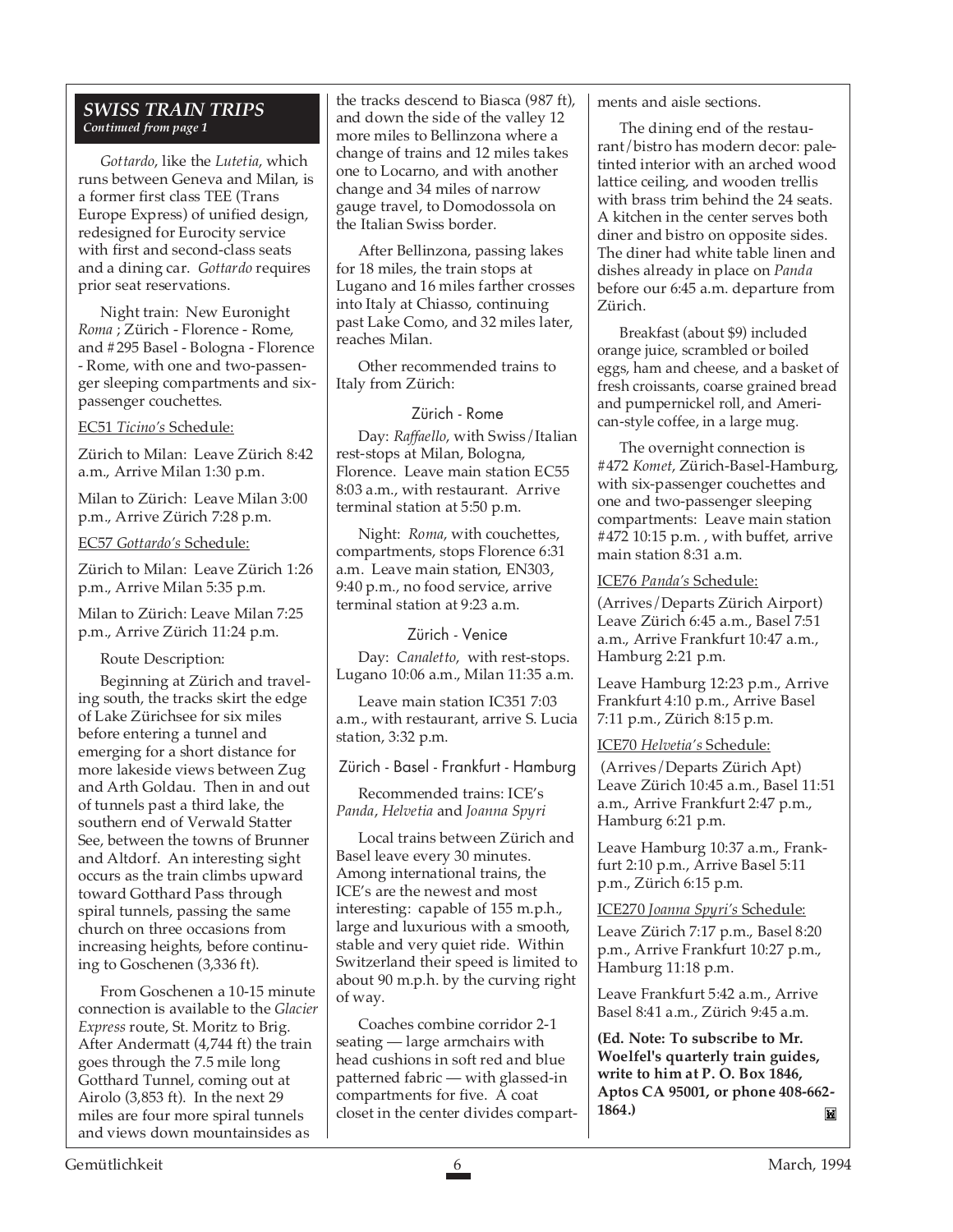# **Budget Corner**

*A new contributor to Gemütlichkeit is John Plunkett. His first budget recommendation, the Villa Eva in Prague, has earned the praise of several subscribers who have stayed there. Here are more ideas from Mr. Plunkett.*

### **Hotel Pension am Karlstor Munich, Germany**

*T* he key here is price and location. We have stayed at the Karlstor four times and been very happy. It is safe, very clean and run by two nice people. The new owners speak German and English. Double room with shower is 115 DM (\$68). Doubles with the shower and toilet down the hall are 91 DM (\$55) plus 5 DM (\$3) each for a shower. Not a bad price considering it includes breakfast and is just a short walk from three of the most famous saloons in Germany: **Mathäser Bierstadt**, **Zum Pschorrbräu**, and the **Hofbräuhaus**. Fifty meters from the Karlstor is another great beer restaurant, the **Augustinerbräu**. Cost of meals in these places is about \$10-\$15, the same as at an inexpensive to moderately priced restaurant in the U.S.

If going to the city from the airport, take the S-8, S-Bahn from the new airport direct to the Karlsplatz/Stachus stop (cost \$6). From there it's a three-minute walk to the hotel. Riding the escalator out of the underground you'll spot the huge Karlsplatz Fountain on your left and the three arches of the Karlstor Gate straight ahead. The hotel entrance is just inside the smaller arch on your right.

Auto travelers will find it a little tricky getting to the Karlstor requiring some map reading. Park the car two blocks away in the parking garage (\$15 for 24 Hrs.), or find a parking space on the street.

By rail, walk the six blocks from the Hauptbahnhof or take the S-

Bahn one stop (Karlsplatz/Stachus).

Hotel am Karlstor, Neuhausee Str. 34, D-80331 Munich 2, phone 089/59 35 96, fax 089/523 46 81.

### **Pension Wendelsteinblick Bayrischzell, Germany**

 $\overline{I}$  he toll road (3 DM/\$1.80) connecting the town of Degerndorf to highway # 307 is a beautiful drive. (Once on #307 go right/west to Bayrischzell.) The surrounding alps and developed ski areas give this resort village real zest. Beautiful mountains form a background for this valley village of classic Bavarian houses with a profusion of flowers and paintings as decoration.

Very clean, nothing special, no English spoken. The proprietor is Frau Adden. Doubles with shower, toilet, breakfast are 90 DM (\$54). This pension is nice but it's true appeal is the **Deutsches Haus** restaurant across the street.

Pension Wendelsteinblick, D-83735 Bayrischzell, phone 08023/ 447.

### **Haus Kathrin Hof bei Salzburg, Austria**

*I*n a tiny village halfway between Salzburg and St. Wolfgang and an excellent base camp to run day trips in all directions. Especially beautiful, well decorated home. House is on a highway so the front rooms get some traffic noise but they also have a lovely view. A double room with shower — toilet across the hall — is about 600 OS (\$52).

Frau Enzersberger is friendly and gracious. She serves a great breakfast in a dining room with a fireplace, a collection of hunting guns and some trophies. No English spoken.

Haus Kathrin, A-2322 Hof bei Salzburg, telephone 06229/2208.

### **Gasthof Hallberg Hallstatt, Austria**

*O*ne of Austria's most picturesque towns is Hallstatt. It is small and can be walked end to end in just 20 minutes but it's charm has you lingering and looking for hours. The appeal is the manner in which the village is built into the steep hillside overlooking the Halstattersee. The houses are seemingly stacked one atop the other so that none seems more than a few hundred feet from the lake. Winding stairs and walkways between homes and shops take you from one level to another.

We stayed at the Gasthof Hallberg, run by one of the more popular restaurants. Our room was huge and clean as a pin and cost only 700 AS (\$71). The furniture was wonderful old pine and the view from the corner window awesome.

One reason to stay at the Hallberg is the museum and the display area on the second floor landing. The landlord is a delightful, gruff guy who also runs a diving school. The museum's display shelves and cabinets hold many decades of booty raised from the bottom of lakes and rivers throughout Europe. The collection includes vases, huge urns from Roman times, arrowheads, tons of memorabilia from both World Wars, and one of every type of munition used by both sides.

Also recommended in Hallstadt is a visit to the salt mine.

Gasthof Hallberg, c/o Tourist Office Post Office Box 7, A-4830 Hallstatt, phone 06134/208, fax 06134/352.M